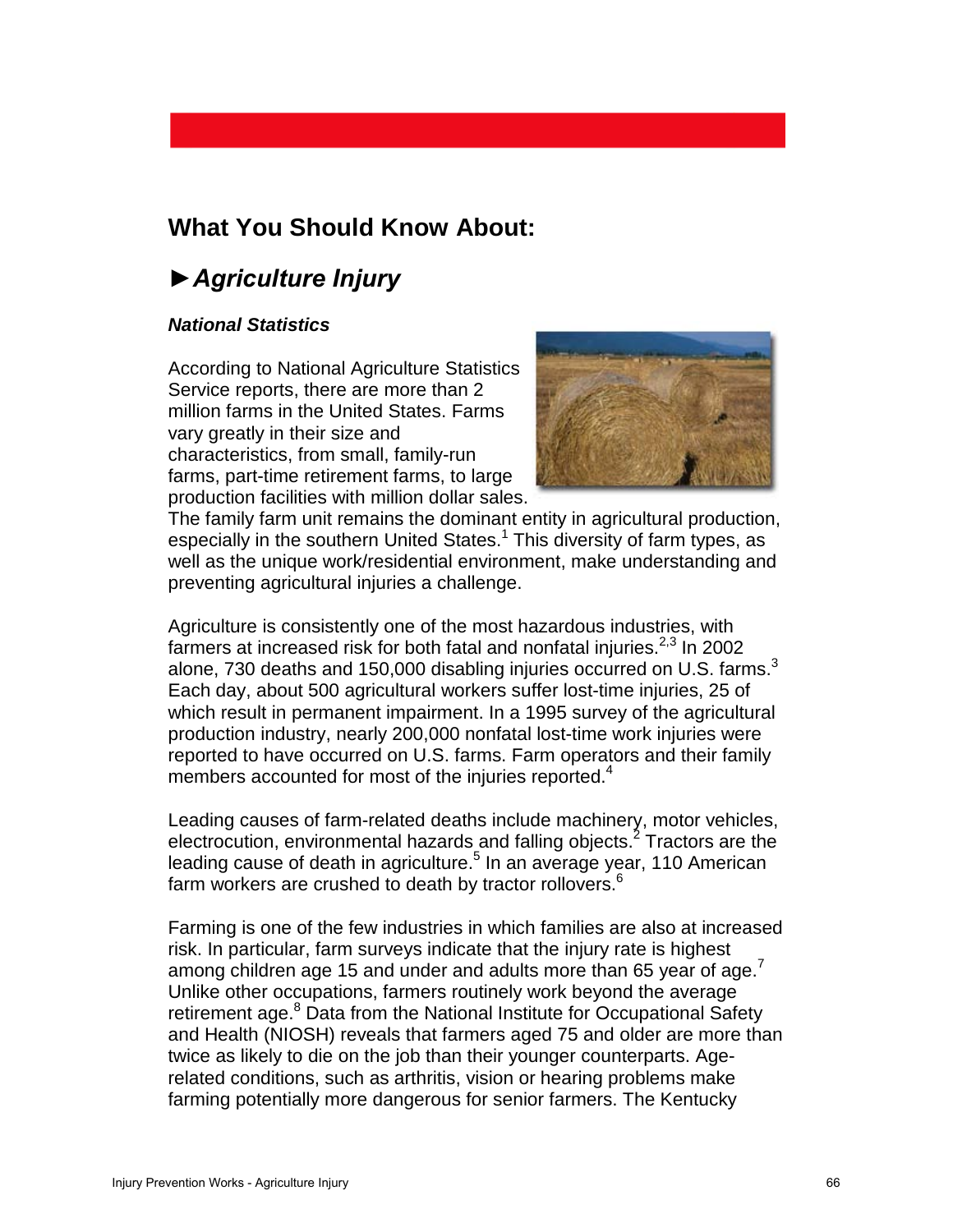Farm Family Health and Hazard Survey found that 1 in 9 farmers older than 55 years had been involved in a tractor rollover, and accounted for about half of all farming deaths.<sup>9</sup>

An estimated 1.26 million children and young adults less than 20 years of age reside on farms, with an estimated 725,000 working on the farms.6 On average, 104 children die each year as a result of farm-related injury<sup>10</sup> and more than 22,000 additional injuries occur among children younger than 20 years of age on farms. $11$ 

### *Oklahoma Statistics*

From January 1998 through December 2001, farming-related deaths were found to be the leading cause of occupational deaths in Oklahoma, accounting for nearly one-quarter of all work-related deaths. Eighty-eight fatal injuries were identified in the agriculture, forestry, and fishing industry during this period. The average annual farming death rate was 35.9



deaths per 100,000 workers. While farmers and farm workers accounted for 4% of the work force, they accounted for 20% of all work-related deaths in Oklahoma. Males accounted for 92% of deaths; only seven females died in agriculture-related incidents. Forty-seven percent of deaths occurred among males over 64 years of age.

Over half (52%) of agriculture-related deaths were related to crop production, including planting and harvesting, whereas 39% were associated with livestock farming or ranching, and 9% were others, such as landscape/horticultural services and farm labor services. The leading causes of fatal agriculture-related events were machinery, followed

by traffic crashes, animal-related incidents, electrocution, and being struck and/or crushed by an object. Of the fatal farming machinery cases, tractors were the most frequently used piece of farming machinery, accounting for 87% of the machinery-related deaths. Almost half of the tractor-related fatalities (44%) occurred when the victim fell or was thrown from a moving tractor and run over either by an attached implement or the tractor.

# **►What Works**

## *Data Collection*

It is likely that agriculture-related injury deaths are underreported. National data sources, such as death certificates, do not sufficiently identify the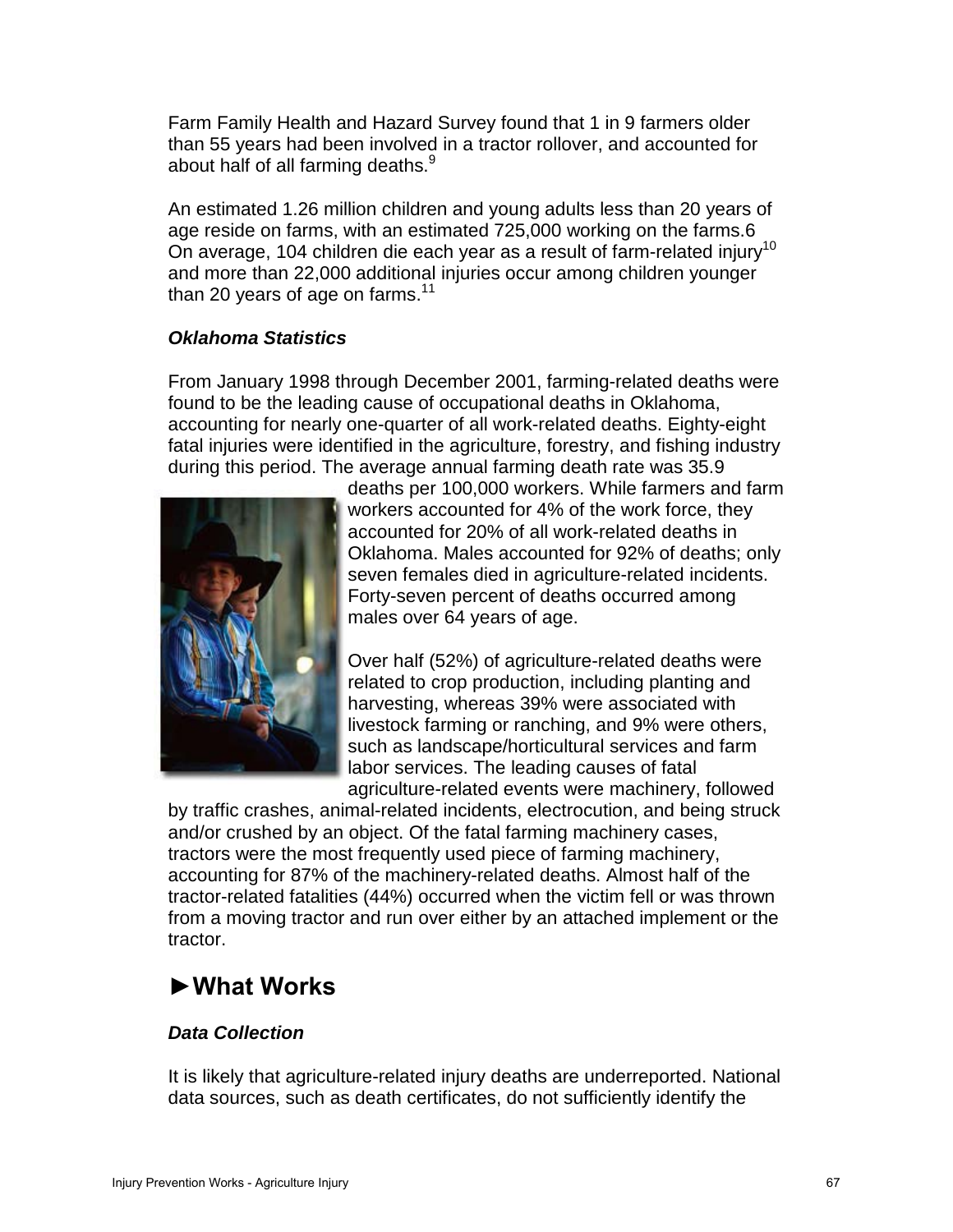number of farm injury incidents or describe their sources, causes, severity, and effects. Further, there is no single, continuous source of national nonfatal agricultural injury data. The unique setting of business and residence also make data collection a challenge. Farms with less than 11 employees are exempt from Occupational Safety and Health Administration (OSHA) guidelines that require reporting of agricultural injuries and deaths. Additionally, migrant farm workers and children injured while working on farms may never be reported as agricultural-related deaths. Also, tractorrelated injuries and deaths may occur while these vehicles are on public roadways and be reported as a motor vehicle crash, not farm or occupational related.

A major barrier to progress in the prevention of agricultural injuries has been not only a lack of knowledge about the magnitude of the problem but also a deficiency in knowledge about the specific causes or risk factors due to the lack of analytical studies.<sup>12</sup>

To adequately address the problem, the population at risk must be accurately identified. Injury surveillance needs to provide "time of event, place of occurrence, demographic characteristics of the injured person, characteristics of the injury, agent causing the event, source of the event, mechanism of the event, circumstances surrounding the injury event, medical health care provided to the injured person, and health outcome of the event".<sup>12</sup> Additionally, information on the characteristics of the farm, including the size, type, and location of the farm and the number of people who work there should be collected.

Since July 1997, the Injury Prevention Service through the Oklahoma Fatality Assessment and Control Evaluation (OKFACE) project has conducted surveillance through multiple reporting sources including the Office of the Chief Medical Examiner, OSDH Division of Vital Records, OSHA, the Oklahoma Department of Labor, Workers' Compensation Court, statewide hospital injury surveillance, and a newspaper clipping service. Supplemental information has also been obtained from the Department of Public Safety, the Oklahoma Department of Mines, the Oklahoma Lake Patrol, fire departments, police and sheriff departments, and emergency medical services. Information about the OKFACE project is available at www.health.state.ok.us/program/injury/okface/index.html.



#### *Rollover Protective Structure (ROPS)*

Tractors are common to all farm operations. In 1976, OSHA standards required rollover protective structures on all tractors used by farm employees. However, self-employed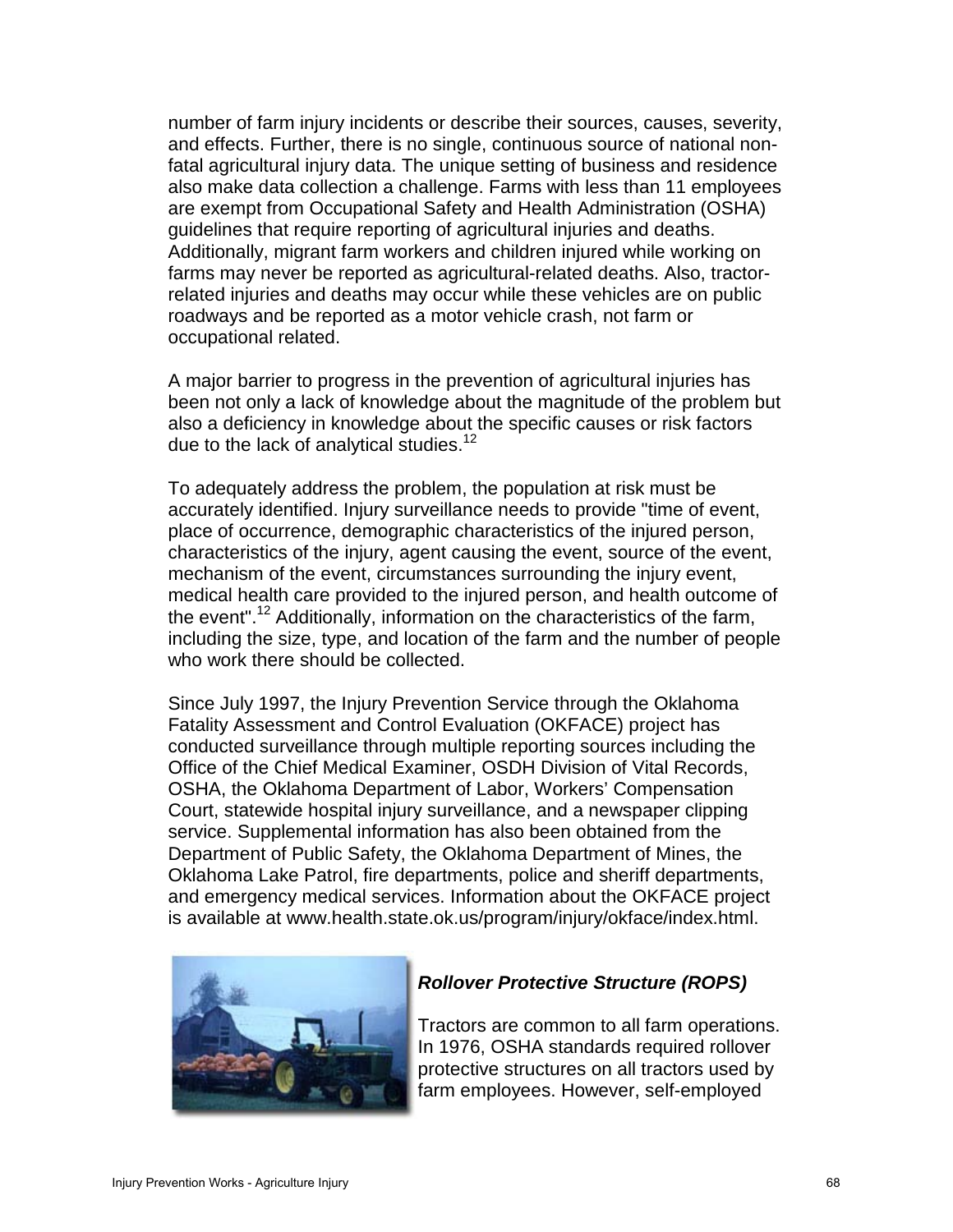farmers and their family members, as well as farms with 10 or fewer workers are exempt. Nearly 50% of farm tractors currently in use don't have a certified ROPS with a seatbelt.<sup>13</sup> A ROPS is a cab or frame that is designed to prevent death or injury by providing a protective zone for the tractor operator if the tractor overturns or rolls over. The operators of tractors equipped with ROPS must wear seat belts. Without the seat belt, the operator would not be confined to the protective zone. The National Safety Council estimates that ROPS and seat belt equipped tractors will save approximately 350 lives each year on U.S. farms.<sup>1</sup>

### *Power Take-Off (PTO)*

The Master Shield power take-off (PTO) shaft is an efficient means of transferring mechanical power between farm tractors and implements. However, PTO entanglements are a serious danger, which may result in disabling injuries or even death to farmers. The spinning shaft can grab and entangle farmers if proper guards or shields for the PTO-driven machinery are not in place.<sup>15,16</sup> Power take-off entanglements most often occur when people try to make repairs while equipment is operating. Others have been caught while stepping over or onto rotating shafts.<sup>17</sup> Power take-off master shields prevent accidental contact with the machine driveline. All PTO shielding must be correctly installed and properly maintained to prevent injury in the event of accidental contact.

### *Sensor Systems*

Sensor systems have been designed to reduce injuries or deaths from machinery. This technological advancement can be adapted to agricultural equipment. Multiple sensing technologies, such as radar, microwave, and infra-red, have been designed to detect persons entering the defined danger areas. These sensors have been evaluated to protect operators or bystanders approaching the rotating components found on farm equipment, such as PTO and other shafts, gears, and belts.<sup>18</sup>

### *Slow Moving Vehicle (SMV) proper lighting/reflectors*

Many agricultural equipment/vehicles driven on public roads are not equipped with a Slow Moving Vehicle (SMV) emblem, proper lighting, and/or reflectors. A slow-moving vehicle, or SMV, emblem is a fluorescent orange triangle (for daytime viewing) bordered by red photo-reflective material (for nighttime viewing). The triangle points up. The SMV emblem is placed at the rear of tractors or other farm machine near the centerline and two to ten feet from the ground. The purpose of the SMV emblem is to identify that the tractor or machine cannot travel any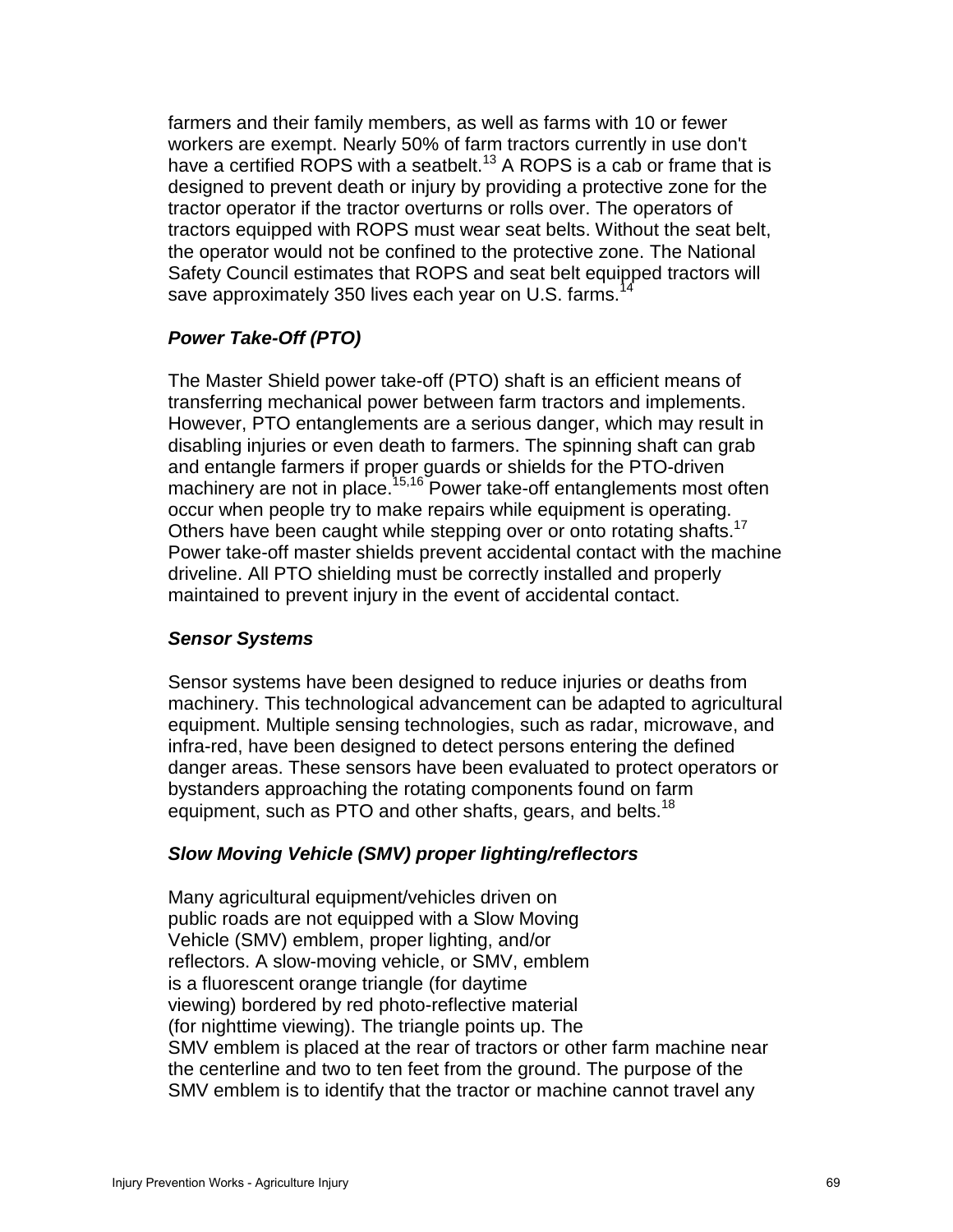faster than 25 m.p.h. These features will alert other drivers and subsequently may reduce risks for motor vehicle crashes.<sup>19</sup>

### *Cattle Handling Safety in Working Facilities*

According to the Bureau of Labor Statistics, from 1992-1997, more than 75,000 workers received injuries and 375 workers were killed from animalrelated injuries. Cattle are responsible for most injuries caused by farm

animals. A 1997 study conducted by Oklahoma State University (OSU), Biosystems and Agricultural Engineering Department, found 150 cases of cattle handling-related injuries among 100 Oklahoma cow-calf operations. The study also showed that more than half of the injury cases resulted from human error.<sup>20</sup>



#### *Health and Safety for Kids on the Farm*

The National Institute for Occupational Safety and Health has funded the National Children's Center for Agricultural Injury Prevention through a cooperative agreement with the National Farm Medicine Center in Marshfield, Wisconsin. The Center has developed "North American Guidelines for Children's Agricultural Tasks" which is used to assist adults in assigning farm tasks to children between 7 and 16 years who live or work on farms. Various organizations committed to safety, children, and agricultural workers have been working together with the National Children's Center to implement education and training in childhood agricultural health and safety. The organizations include Farm Safety 4 Just Kids, National Future Farmers of America, National SAFE KIDS Campaign, Progressive Farmer Foundation, and others. These organizations collaborate with schools, farm families, agricultural businesses, producer groups, university extension, emergency medical personnel, health professionals, civic groups, and persons who are interested in the safety of children on the farm to do local children's farm safety activities using their resources and guidance.

Farm safety day camp programs are a way to teach children how to stay safe and healthy. The purpose of the program is to teach children 8 to 13 years of age the basics of farm safety and health. Farm safety day camps are designed based on specific contents/formats and are usually determined by a planning group or committee in the designated community. Topics covered may include general farm safety, farm chemical safety, PTO devices, tractor rollovers, electrical hazards, first aid, fire safety, grain entrapment/suffocation, safety around equipment on the farm, and animal safety. Although farm safety day camp programs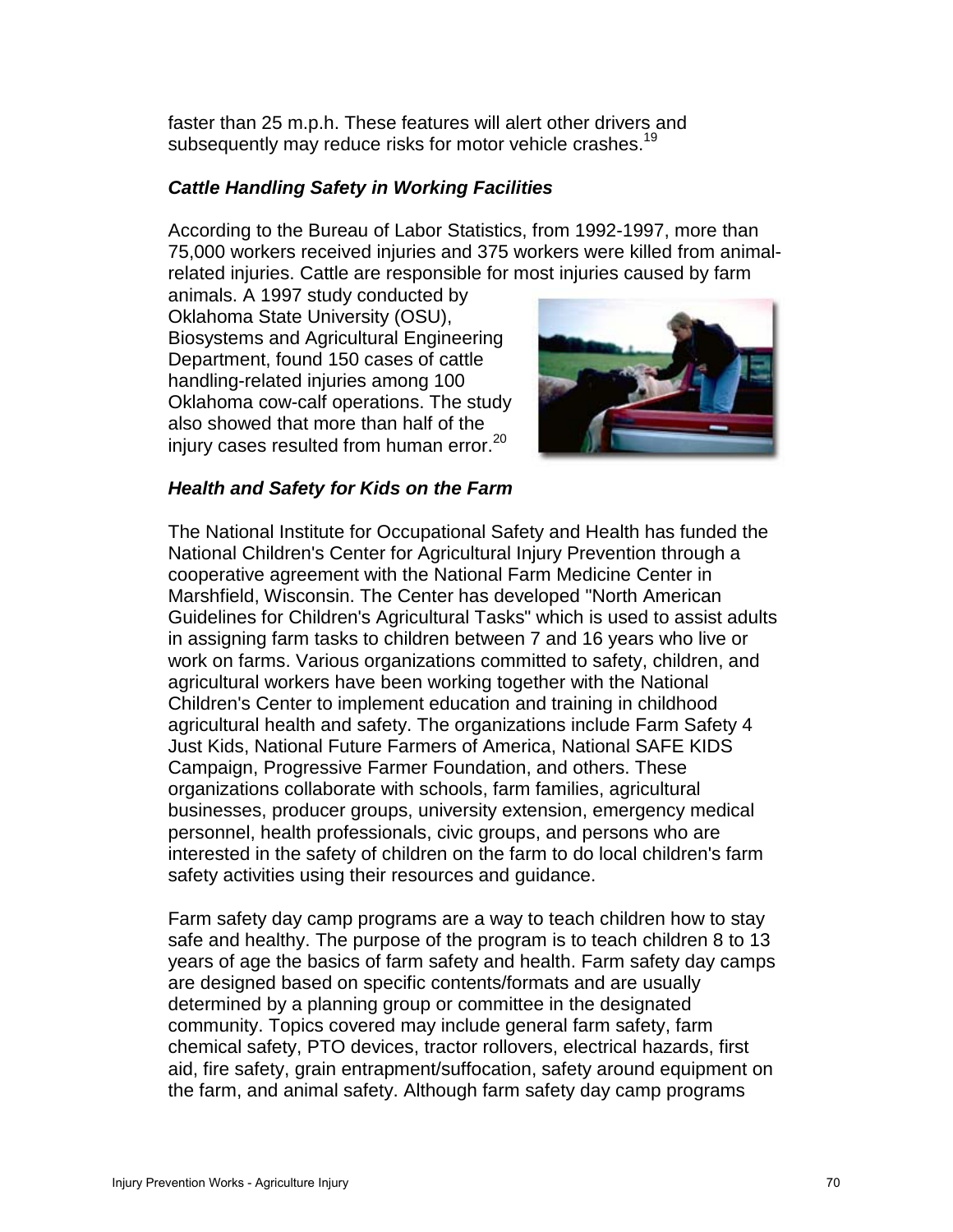focus on children, adults are encouraged to participate. Classes such as first aid, cardiopulmonary resuscitation (CPR), stages of development for children, characteristics of each stage of development, causes of most farm injuries for children, and suggestions for preventing farm injuries among children can be offered. $27,22$ 

# ►**What You Can Do**

### *Implement Farm Safety Campaigns*

Work with your local county extension office, Farm Bureau officers and committees, state Cooperative Extension farm safety specialist, farm supply stores and dealerships, farm organizations, rural heath care providers and others to develop an ongoing effective farm safety promotion program.

Organize a safety field day for farmers and farm families that can be used to educate the whole family on farm safety and health issues.

Make sure any local farm event or gathering has someone on the program speaking about a farm safety topic.

Sponsor and promote a first aid and a CPR course for farm families in your community.

Create partnerships with Hispanic organizations to disseminate Spanish farm safety material among Hispanic farmers.

Participate with Farm Safety Day Camp organizations to promote farm safety among children living in farming communities.

Identify and develop working relationships with rural farm cooperatives and insurance companies.

### *Online Programs*

The University of Minnesota offers an online farm-safety course, "*A Nurse's Guide to Children's Agricultural Safety*",

(http://safety.coafes.umn.edu/nagcatcourse.html) to prepare nurses and others working with families to give better advice to adults on the proper match of children and farm chores. The course is based on the North American Guidelines for Children's Agricultural Tasks and is designed for nurses working with rural residents.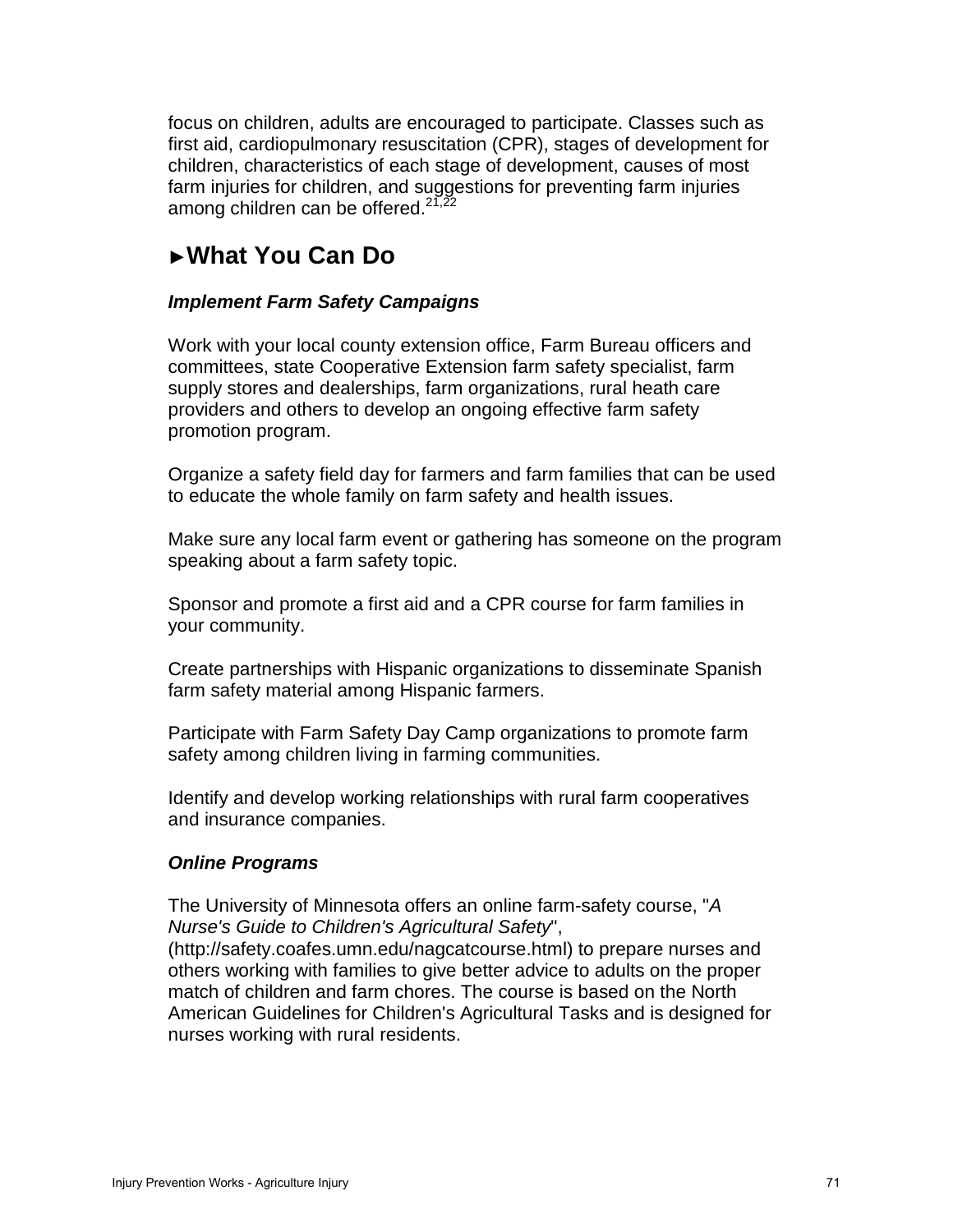# **►Where You Can Go**

The following organizations can provide information about reducing agriculture deaths and injuries as well as links to other organizations and web sites.

#### *State*

● Injury Prevention Service Oklahoma State Department of Health 405/271-3430 www.health.state.ok.us/PROGRAM/injury

#### *National*

- Children's Safety Network www.childrenssafetynetwork.org
- National Institute for Occupational Safety and Health www.cdc.gov/niosh/homepage.html
- National Safety Council www.nsc.org/necas/
- National Children's Center for Rural and Agricultural Health and Safety www.marshfieldclinic.org/research/children/ 888/924-7233 or 715/389-4999
- Farm Safety 4 Just Kids www.fs4jk.org 800/423-5437 or 515/758-2827
- University of Minnesota Online Farm Safety Course 612/624-7444
- National Institute for Occupational Safety and Health www.cdc.gov/niosh/homepage.html 1-800-35NIOSH
- National Education Center for Agricultural Safety 1-888-844-6322.
- Farm Family Emergency Response Program Pennsylvania State University Agricultural Emergency Management Program 814/865-2808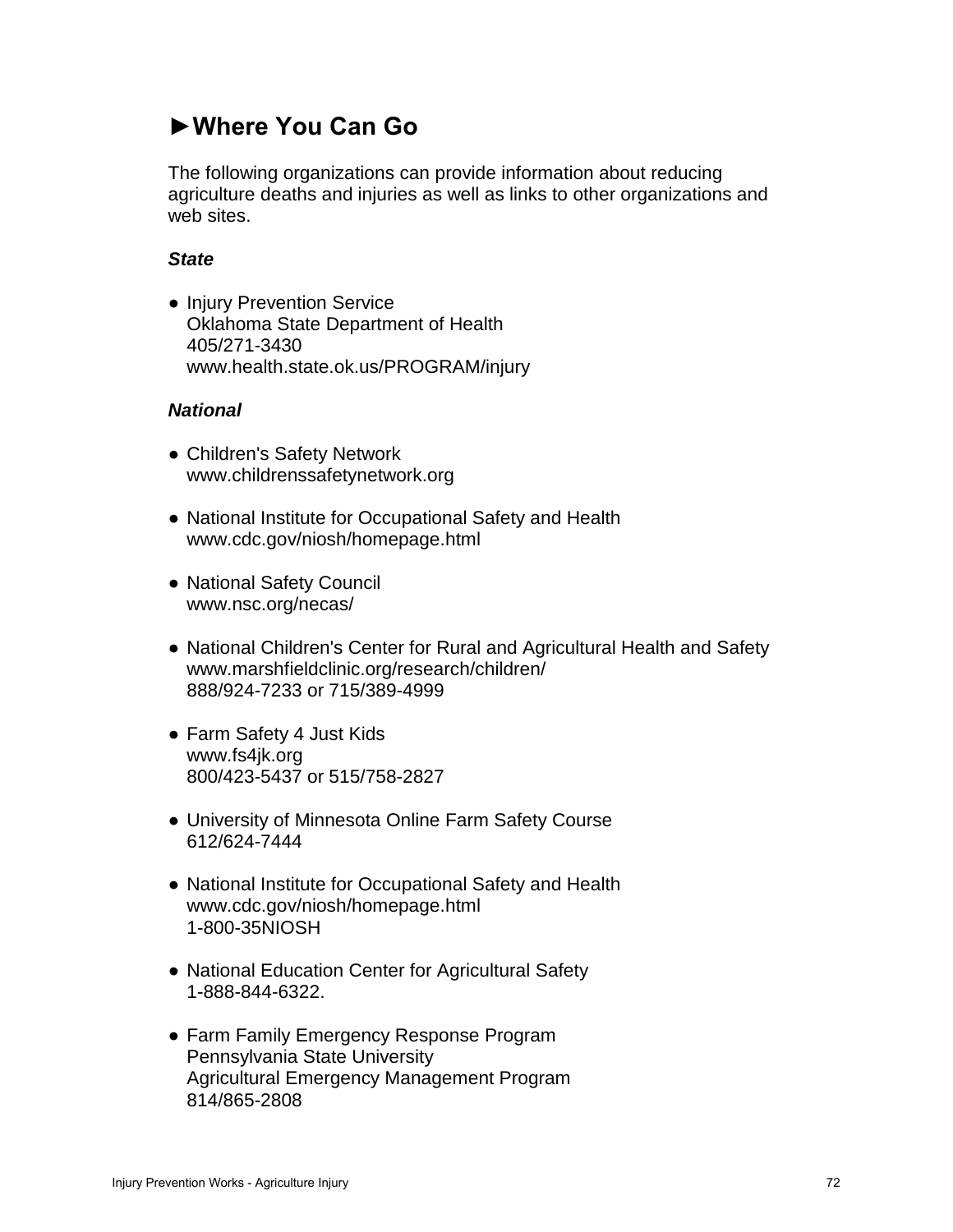## *Local*

4-H Clubs Future Farmers of America chapters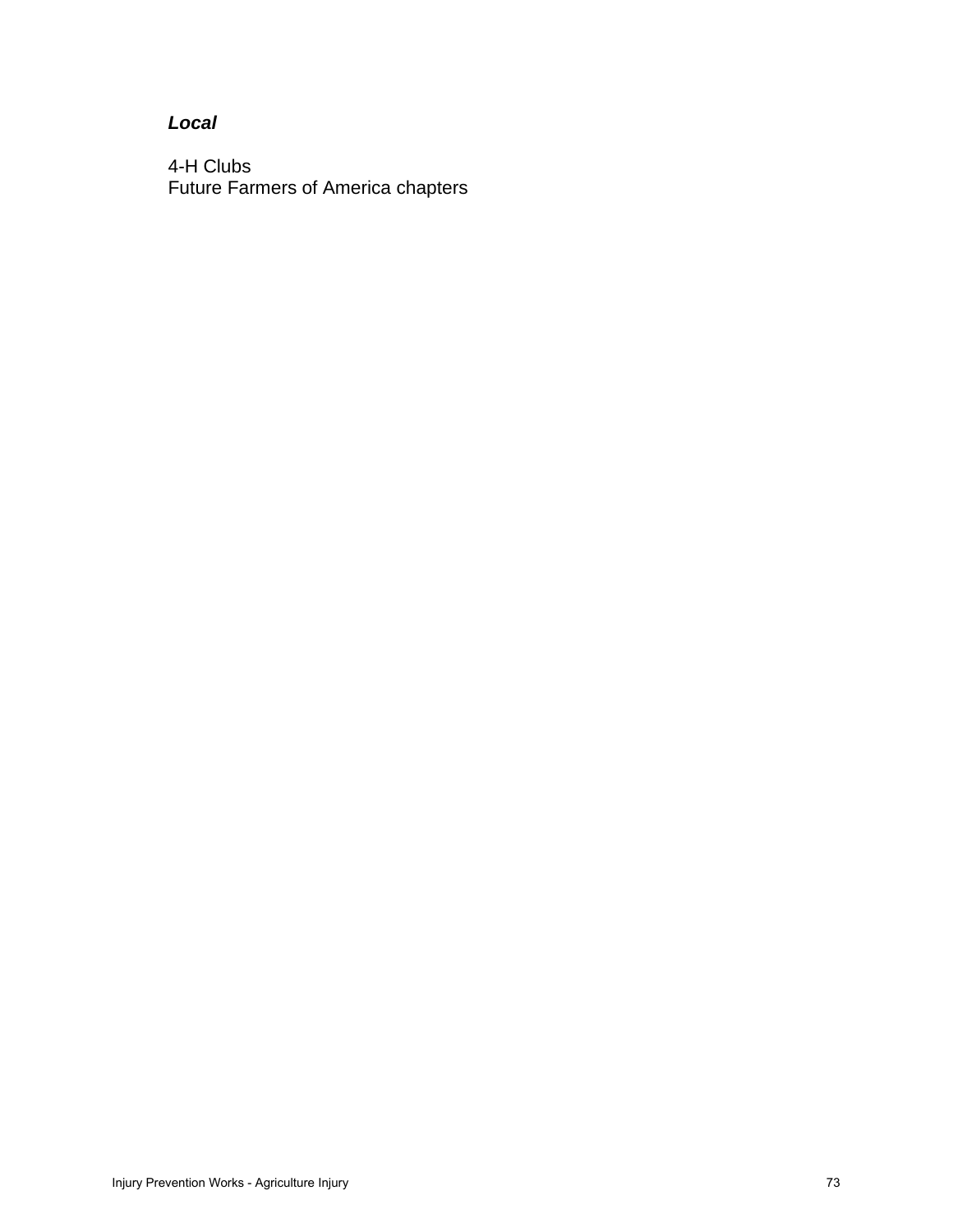#### **References**

- 1. US Department of Agriculture, National Agricultural Statistics Service. *1997 Census of Agriculture*. Washington, D.C.: U.S. Dept. of Agriculture, National Agricultural Statistics Service; 1999.
- 2. National Farm Medicine Center. *Agricultural Injury Fact Sheet*. 1996. Available from: http://www.cdc.gov/nasd/docs/d000901 d001000/d000984/d000984.pdf. Accessed November 12, 2004.
- 3. National Safety Council. *Report on Injuries in America, 2002*. Itasca, IL: National Safety Council; 2003.
- 4. Myers JR, National Institute for Occupational Safety and Health. *Injuries among farm workers in the United States, 1995*. no. (NIOSH) 01-153 ed. Washington, D.C.: Dept. of Health and Human Services, Centers for Disease Control and Prevention, National Institute for Occupational Safety and Health; 2001.
- 5. New York Center for Agricultural Medicine & Health. *Tractors, the #1 Cause of Fatalities on the Farm*. October 2004. Available from: http://www.cdc.gov/nasd/docs/d000701-d000800/d000729/ d000729.pdf. Accessed November 12, 2004.
- 6. National Institute for Occupational Safety and Health. *Traumatic Occupational Injuries: Agricultural Safety*. 2004. Available from: http://www.cdc.gov/niosh/injury/traumaagric.html. Accessed November 12, 2004.
- 7. Occupational Safety and Health Administration. *Farm Safety*. 2002. Available from: http://www.osha.gov/OshDoc/data\_General\_Facts/ FarmFactS2.pdf. Accessed November 10, 2004.
- 8. Hernandez-Peck M. *Older Farmers: Factors Affecting their Health and Safety*. 2001. Available from: http://www.cdc.gov/nasd/ docs/d001701-d001800/d001760/ d001760.html. Accessed November 12, 2004.
- 9. Browning SR, et al. *The Kentucky Farm Family Health and Hazard Surveillance Study*. Southeast Center for Agricultural Health and Injury Prevention, Department of Preventive Medicine and Environmental Health, University of Kentucky; January 1999.
- 10. Rivara FP. Fatal and non-fatal farm injuries to children and adolescents in the United States, 1990-3. *Inj Prev.* 1997;3(3):190- 194.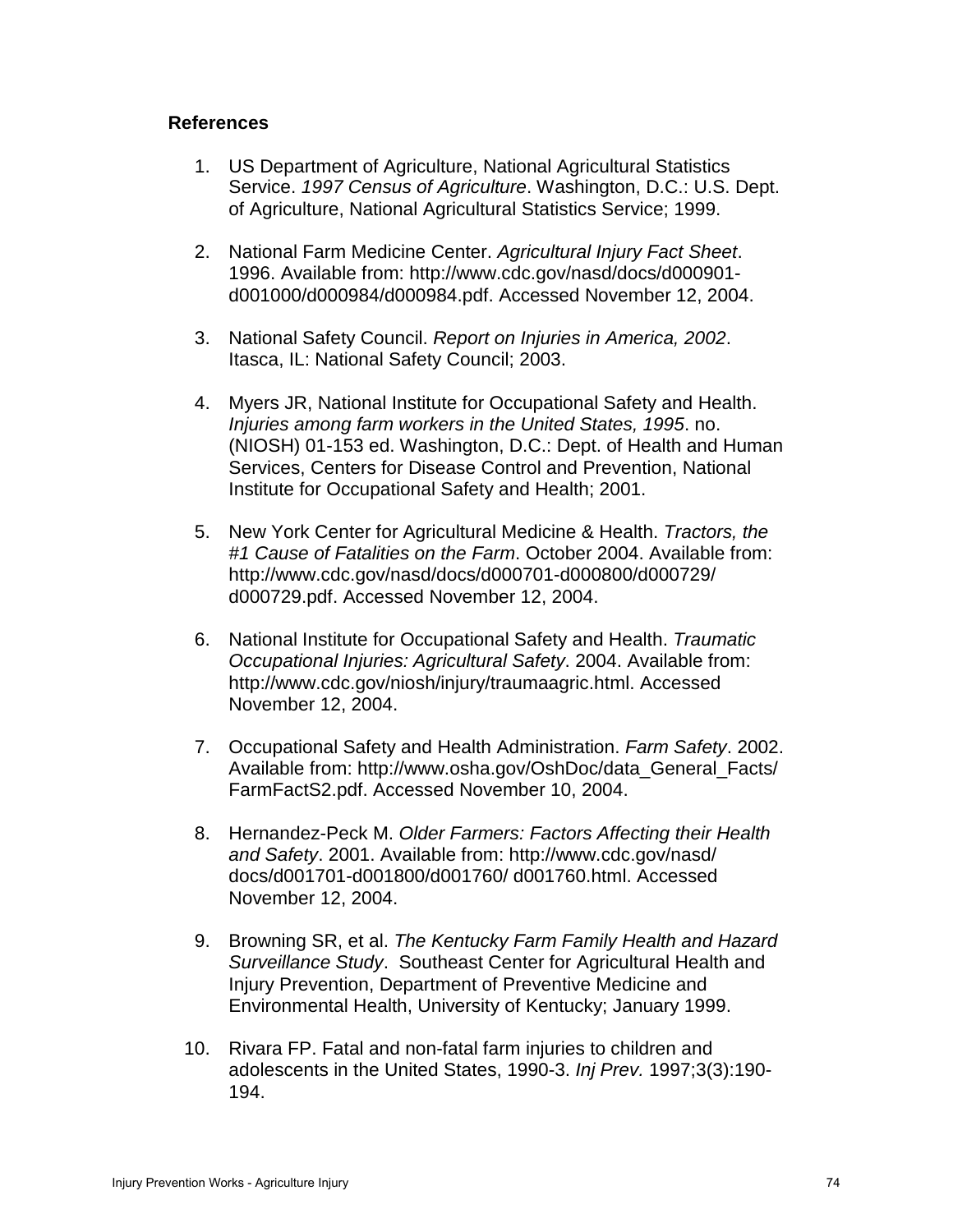- 11. National Agricultural Statistics Service, U.S.Department of Agriculture. *2001 Childhood Agricultural-Related Injuries*. Accessed November 12, 2004. Washington, D.C.: U.S. Department of Agriculture; January 2004.
- 12. Runyan JL. *A Review of Farm Accident Data Sources and Research: Review of Recently Published and Current Research*. October 1993. Available from: http://www.cdc.gov/nasd/ docs/d001001-d001100/d001045/d001045.pdf. Accessed November 12, 2004.
- 13. National Safety Council. *Fact Sheet & Resources and Current Agricultural and Farming Issues*. Itasca, IL: National Safety Council; September 2003.
- 14. National Safety Council. *The Plain Facts about Tractor Safety*. April 2002. Available from: http://www.nsc.org/issues/agri/ tractor.htm. Accessed November 12, 2004.
- 15. Murphy DJ. *Power Take-Off (PTO) Safety*. 1991. Available from: http://www.cdc.gov/nasd/docs/d000701-d000800/d000745/ d000745.pdf. Accessed November 12, 2004.
- 16. Doss HJ. *Shield Yourself from PTO Dangers*. May 1993. Available from: http://www.cdc.gov/nasd/docs/d001001-d001100/d001094/ d001094.pdf. Accessed November 8, 2004.
- 17. Farm Safety Association. *Power-Take-Off Safety*. March 2000. Available from: http://www.cdc.gov/nasd/docs/d001601-d001700/ d001636/d001636.pdf. Accessed November 12, 2004.
- 18. Venem M, Shutske J, Gilbert W. *Research: Human Presence Sensors and Control Systems to Prevent Machinery Entanglement Injuries*. January 2004. Available from: http://www.bae.umn.edu/ annrpt/2002/research/safety2.html. Accessed November 12, 2004.
- 19. Schwab CV, Miller L. *Safe Farm: Use SMV Emblems for your Safety*. September 2004. Available from: http://www.extension.iastate.edu/Publications/PM1265J.pdf. Accessed November 12, 2004.
- 20. Hubert DJ, Huhnke RL, Harp SL. *Cattle Handling Safety in Working Facilities*. February 2003. Available from: http://osuextra.okstate.edu/pdfs/F-1738web.pdf. Accessed November 12, 2004.